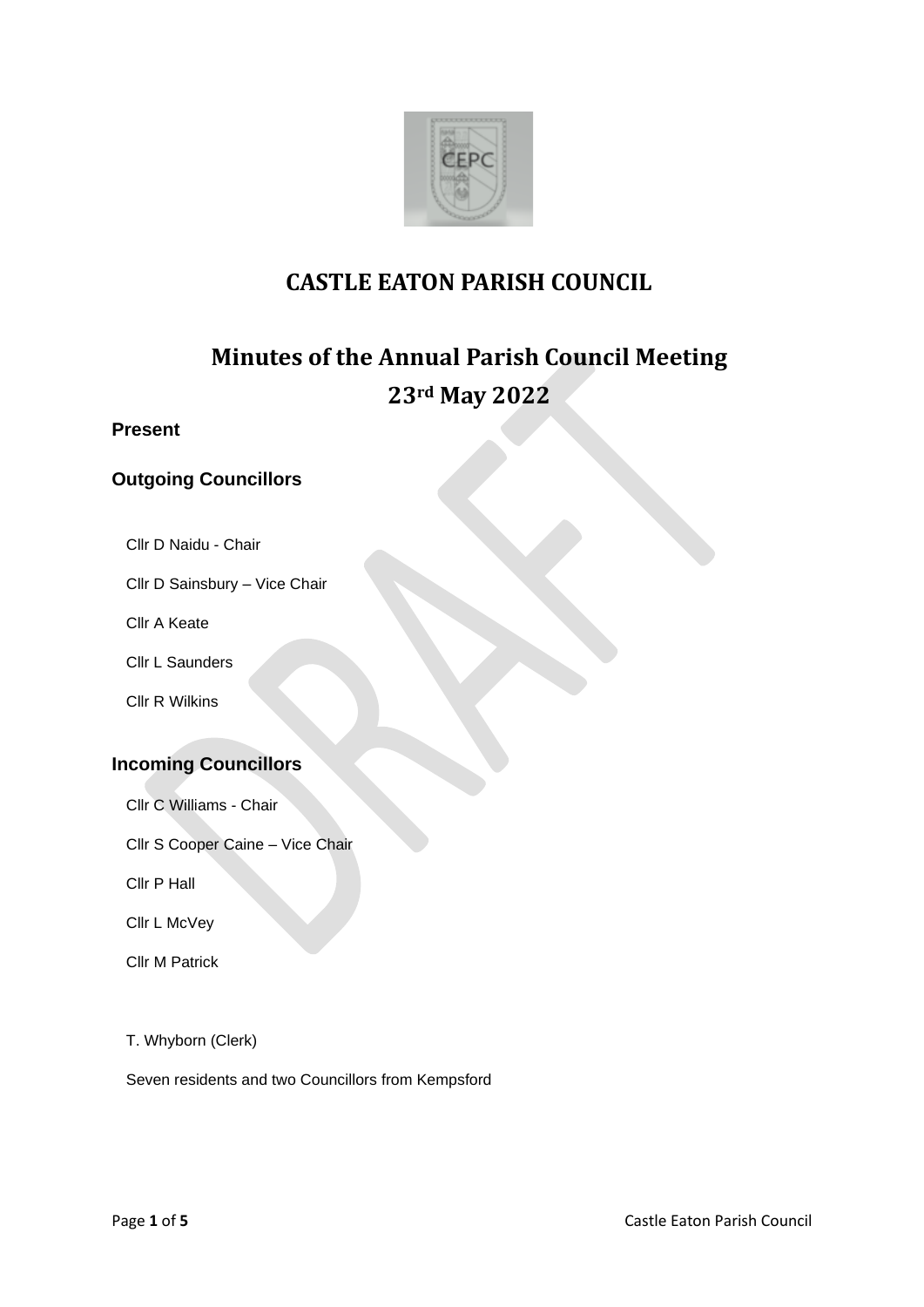# **1. Apologies for absence**

None

# **2. Minutes of previous Meeting – 21st February 2022**

Minutes agreed no outstanding matters, signed by D Naidu Chair, passed to Clerk

# **3. Finance – Annual Return (sign off by outgoing Chair)**

# **a. Internal Auditors Report 2021/2022**

Agreed, signed by D Naidu Chair, passed to Clerk

# **b. Accounting Statement 2021/2022**

**A**greed, signed by D Naidu Chair, passed to Clerk

# **c. Annual Governance Statement 2021/2022**

Agreed, signed by D Naidu Chair, passed to Clerk

# **d. Certificate of exemption 2021/2022**

Agreed, signed by D Naidu Chair, passed to Clerk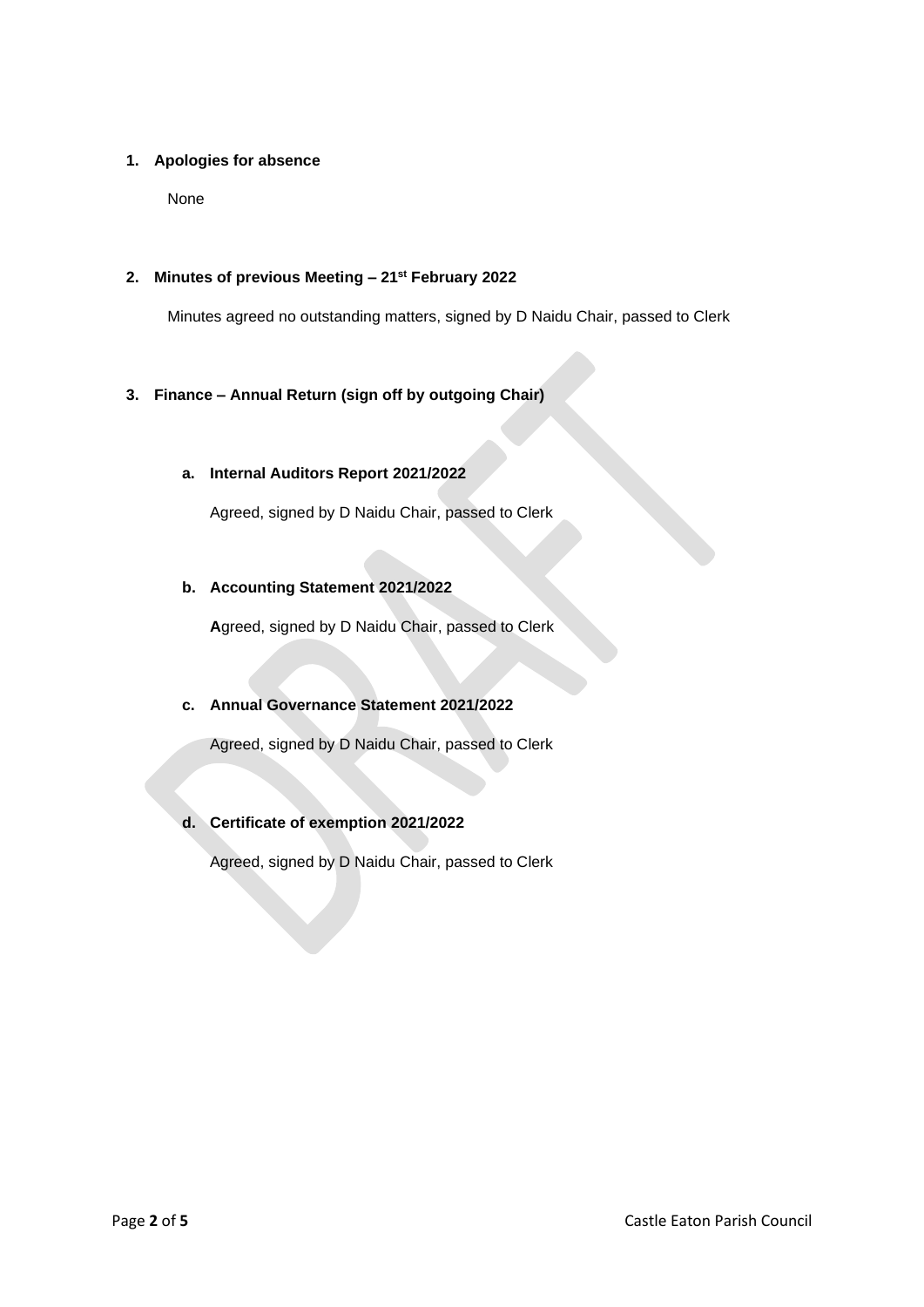#### **e. Approval of payments**

| <b>Castle Eaton Parish Council</b>                                                                                               |           |
|----------------------------------------------------------------------------------------------------------------------------------|-----------|
| <b>Transaction List by Date</b>                                                                                                  |           |
| 18 February - 18 May, 2022                                                                                                       |           |
| <b>Treasurers Account</b>                                                                                                        |           |
| <b>Transaction</b>                                                                                                               |           |
| Date<br><b>Type</b><br><b>Memo/Description</b><br><b>Split</b><br>Amount                                                         |           |
| Opening Balance 18th Feb 2022                                                                                                    | 9.975.12  |
| Expenditure<br>Quickbooks Feb<br>18/02/2022<br><b>LT. Costs</b>                                                                  | $-20.40$  |
| 28/02/2022<br>Expenditure<br>T M WHY BORN<br>Payroll Expenses: Wages                                                             | $-621.23$ |
| Village Hall booking<br>01/03/2022<br>Expenditure<br>VILLAGE HALL 200000000893190987 CEVH-PC1Q2022 301335<br>10 01MAR22 09:59    | $-28.00$  |
| 02/03/2022<br>Expenditure<br>COMM HEARTBEAT 400000000902483953 CAS006 205269<br>10 02MAR22 09:52<br>Equipment rental             | $-55.20$  |
| 09/03/2022<br>Transfer<br>Golden Jubilee<br>PARISH COUNCIL OF 301335 71707268                                                    | 323.64    |
| 10/03/2022<br>MRS SHEILA THEOBAL 300000000905174594 GOLDEN JUBILEE 1 301335<br>Expenditure<br>10 10MAR22 16:52<br>Golden Jubilee | $-323.64$ |
| 18/03/2022<br>Expenditure<br><b>LT. Costs</b><br>Quickbooks March                                                                | $-20.40$  |
| 28/03/2022<br>Expenditure<br>T M WHY BORN<br>Payroll Expenses: Wages                                                             | $-752.27$ |
| <b>LT. Costs</b><br>20/04/2022<br>Expenditure<br>Quickbooks April                                                                | $-20.40$  |
| MRS SHEILA THEOBALD GOLDEN JUBILEE 2 301335<br>10 20 A PR22 10:12<br>Golden Jubilee<br>20/04/2022<br>Expenditure                 | $-368.73$ |
| 21/04/2022<br>Expenditure<br>EMMA JOHNSON CASTLE EATON AUDIT 040004 10 21 APR22 12:05<br>Internal Audit                          | $-150.00$ |
| 22/04/2022<br>SWINDON BC PAYMENT PRECEPT<br>Precept Payment<br>8.707.35<br>Deposit                                               |           |
| Annual Council Memberships<br>27/04/2022<br>Expenditure<br>WALC 2022 2023 Subscription                                           | $-105.37$ |
| Payroll Expenses: Wages<br>28/04/2022<br>Expenditure<br>T M WHY BORN                                                             | $-632.15$ |
| Golden Jubilee<br>29/04/2022<br>Expenditure<br>MRS SHEILA THEOBALD GOLDEN JUBILEE 3 301335<br>10 29APR22 09:18                   | $-379.70$ |
| 03/05/2022<br>Expenditure<br>DAVID NEWMAN GRASS CUTTING 308095 10 03MAY 22 09:43<br><b>Grass Cutting</b><br>$-1.742.40$          |           |
|                                                                                                                                  |           |
| Closing Balance 18th May 2022                                                                                                    | 13,786.22 |
|                                                                                                                                  |           |
|                                                                                                                                  |           |
|                                                                                                                                  |           |
| <b>CBF Account</b>                                                                                                               |           |
| Opening Balance 18th Feb 2022                                                                                                    | 36,917.88 |
| Transfer<br>09/03/2022<br>PARISH COUNCIL OF 301335 71707268<br>Golden Jubilee                                                    | $-323.64$ |
| 09/03/2022<br><b>INTEREST (GROSS)</b><br>Deposit<br><b>Bank Interest</b>                                                         | 0.28      |
| 11/04/2022<br><b>INTEREST (GROSS)</b><br>Deposit<br><b>Bank Interest</b>                                                         | 0.33      |
| 09/05/2022 Deposit<br><b>INTEREST (GROSS)</b><br><b>Bank Interest</b>                                                            | 0.28      |
| Closing Balance 18th May 2022                                                                                                    | 36.595.13 |

## **f. Bank statement Reconciliation 2021/2022**

Agreed, signed by D Naidu Chair, passed to Clerk

# **4. CBF Funding Application**

Resident B Wicks confirmed the CBF is looking at two applications.

#### **a. Water Pump Lids**

An initial order to the manufacturer was put in to have them made without the paperwork and approval of the Parish Council. The lids produced were the incorrect size, therefore this application has been withdrawn until all the details are clarified.

#### **b. Trestle Tables**

In preparation for the Jubilee celebration, it has highlighted that the current tables used in the village are in a bad state of repair and it would be a suitable time to replace them.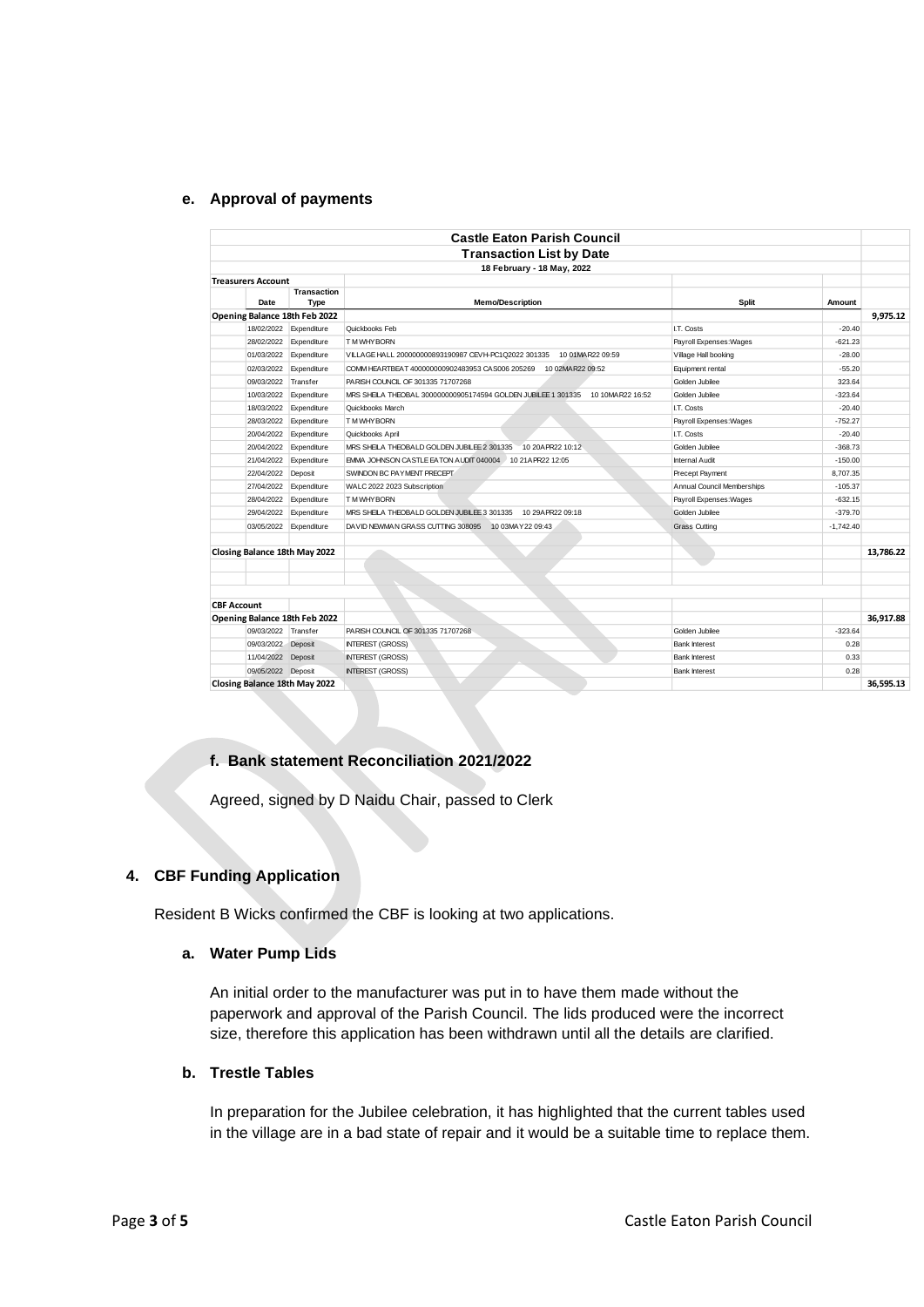#### **5. Planning Applications**

#### **a. S/LBC/22/0614**

Castle Eaton Parish Council has submitted their concerns regarding the above planning application.

#### **b. S/HOU/22/0667**

Castle Eaton Parish Council has submitted no objections to the above planning application**.**

# **6. Results of Traffic Survey**

Cllr R Wilkins went through the results of the traffic survey that was circulated around the village. Cllr Wilkins has displayed the results on the Parish Noticeboard and emailed them to the new Parish Councillors for further actions.

The most popular ideas from the survey for resolution of the issue of the junction of The Street and School Lane were:-

20mph Speed Limit – Nationwide Village implementation

Mirror opposite The Street

Repainted lines – These have been repainted

Clear Signage – Signage is confirmed as clear

Other options to investigate included the electronic signs on the entrance to the village which are not working, this needs to be reported to SBC. Cllr L McVey confirmed that they are very effective in Meysey Hampton as they are much clearer.

Moving signage further up the C114 towards A419.

Cllr D Sainsbury expressed his concern regarding passing the unfinished project over to the new team and urged them to take time deliberating the results and not rushing in any solutions.

# **7. Resignation of Current Councillors.**

Cllr D Naidu, Cllr D Sainsbury, Cllr L Saunders, Cllr A Keate and Cllr R Wilkins resigned form Castle Eaton Parish Council

# **8. Welcome New Councillors**

#### a. **Declarations of Acceptance**

Cllr C Williams, Cllr S Cooper Caine, Cllr L McVey, Cllr P Hall and Cllr M Patrick submitted their Declarations of acceptance which were witnessed by the Clerk.